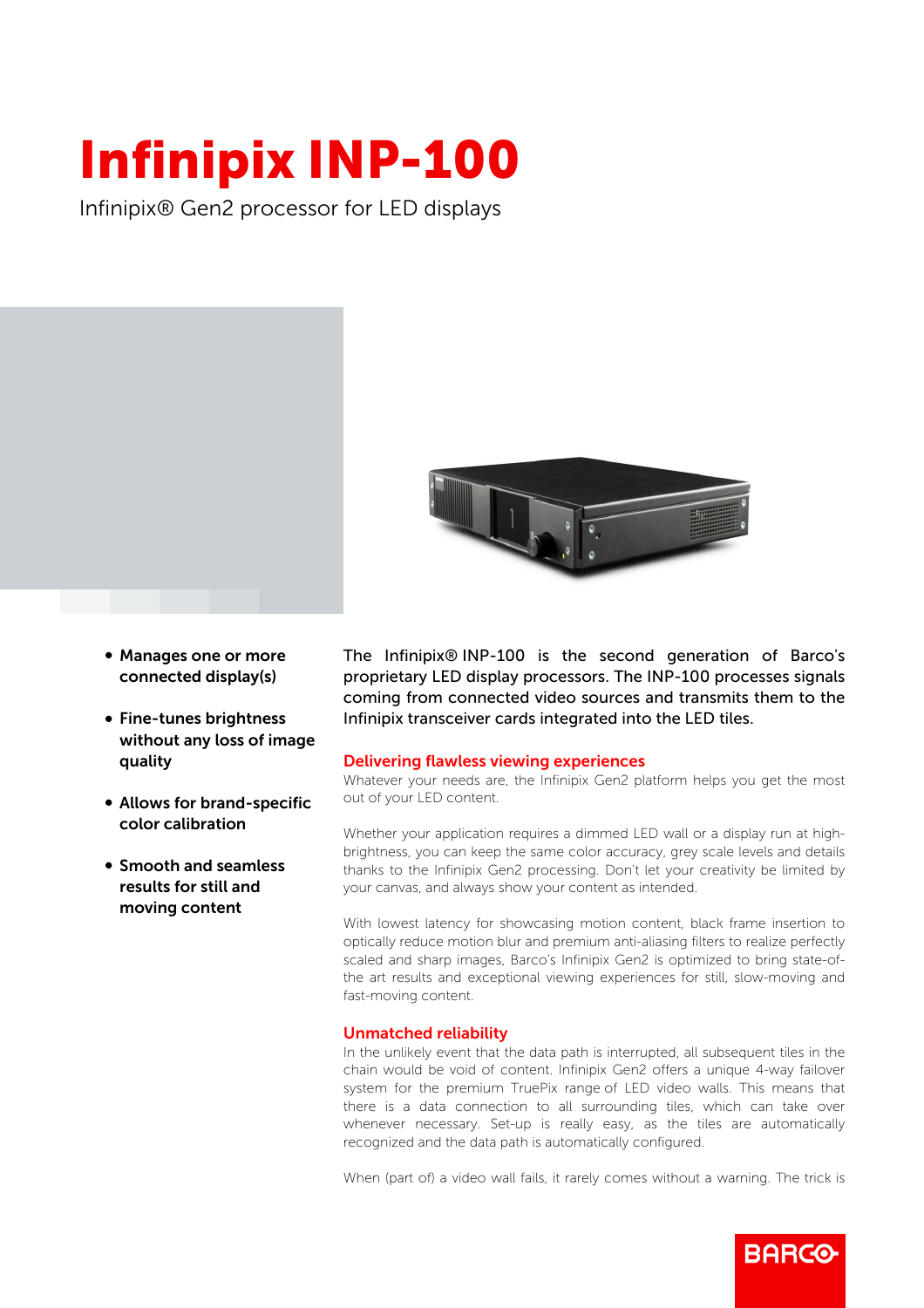to catch the signals and react accordingly. That is why the Infinipix INP-100 interacts with Barco's Video wall Management Suite, a cloud-based application to manage video walls from a central location. All critical parameters can be monitored in real-time, notifying critical events (alarms, warnings, ...) when attention is needed. You can then schedule preventive maintenance when certain warning signs have gone off, helping to ensure uptime of the video wall.

Download the Infinipix Gen2 leaflet for more information!